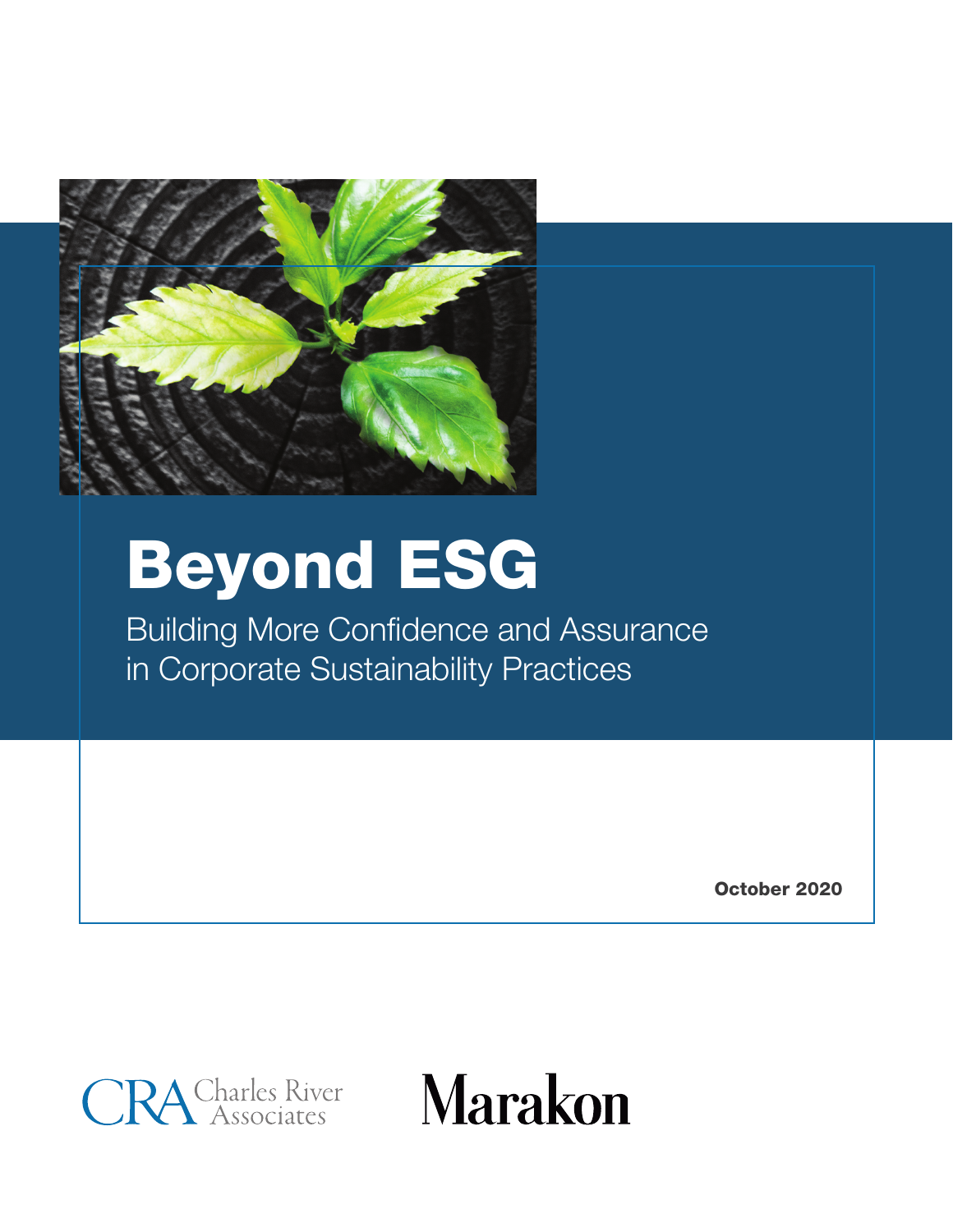The term "ESG" is generally used to represent a set of criteria and screens that the investment community uses to evaluate a company's journey towards more sustainable business practices. ESG reporting frameworks have no doubt played a significant role in accelerating the movement of money towards ESG-compliant companies and have also clearly played a role in encouraging companies to raise their own standards.

# Why Move Beyond "ESG"?

It may be time to move beyond ESG. Recent literature, including this piece in the *[Financial Times](https://www.ft.com/content/48e02694-a54c-4cec-9af6-ada8b4955e20)* has correctly focused on some of its inherent limitations, in particular the self-reporting nature of the information provided and the fact that this information is an imperfect replacement for objective, on-the-ground, third party due diligence. A number of high-profile examples have recently demonstrated that high ESG scores are not always an assurance mechanism against the risks of reputational damage from "bad" practice inside a company or within its broader circle of influence (e.g its supply chain, its partners, its customers).

# Typical Situations We See

In our work, we observe corporates and financial institutions both starting to come to grips with the fact that while "good" ESG scores may be a step in the right direction, there is often a need to either fundamentally do more to push a sustainability agenda forward, and/or there is a need to build stronger risk management and assurance mechanisms that rely on better, more specific, and independent information on how the company's activities impact stakeholders.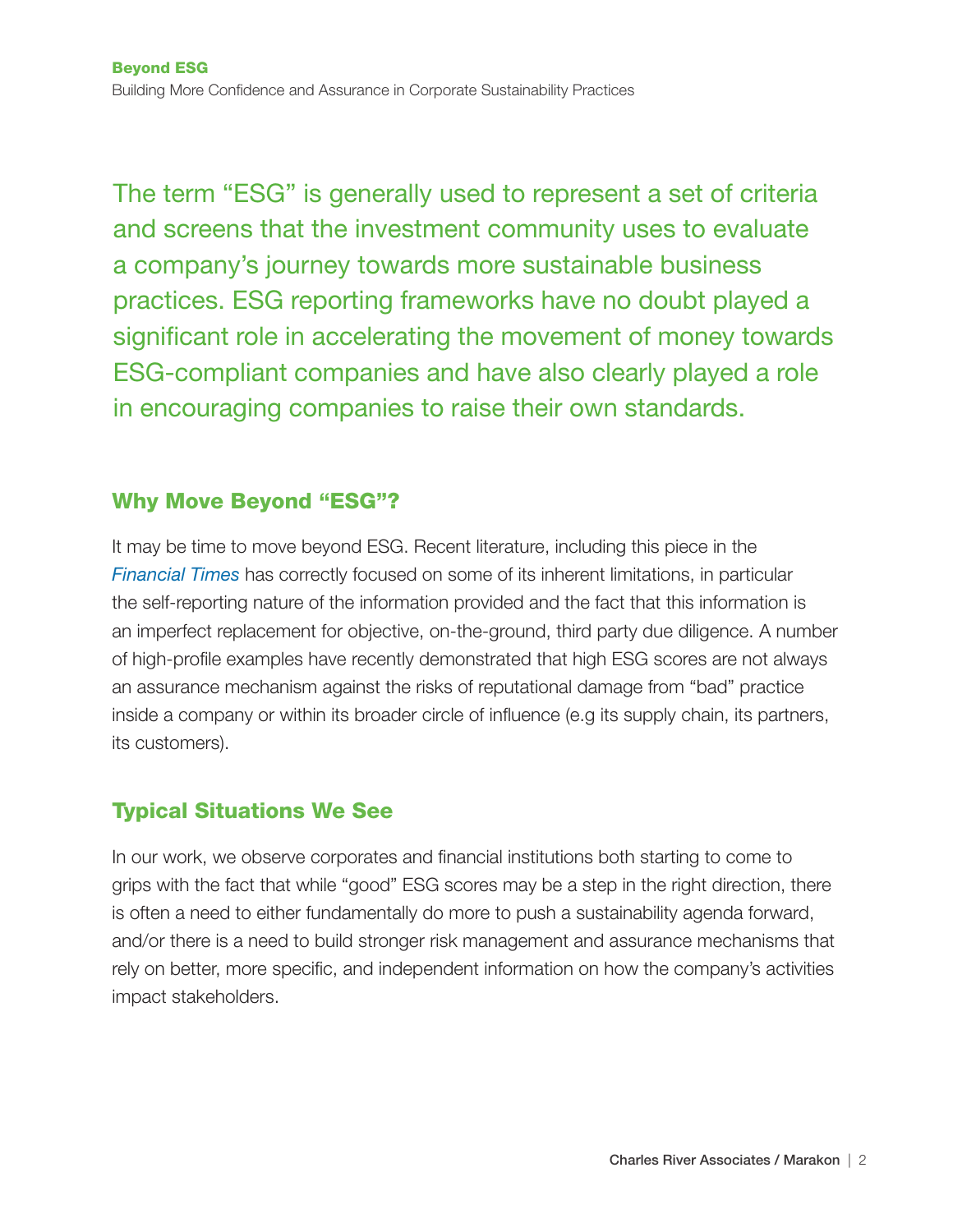Specifically, we encounter CEOs on a "sustainability leadership" journey, looking for a rigorous and objective third-party assessment of performance against core industry relevant sustainability criteria vs. peers, including identification of major risks and opportunities. We also encounter Chief Legal Officers and Corporate Affairs Directors looking to assess risk and/or build defensible positions on key environmental, social, and governance risks and opportunities for the company. Finally, we speak to asset management teams considering sector-level investment decisions across individual companies, who want more assurance that standards and mechanisms relating to key risks are met.

# What CRA Offers

Charles River Associates and its CEO Advisory practice Marakon (collectively, "CRA"), are uniquely placed to help. CRA has created a framework that establishes and specifically describes "what good looks like" with regards to sustainability leadership, including the typical organisational, governance, resource allocation, and incentive structures that sustainability leaders put in place to define robust agendas and embed them throughout their business in a way that enables sustainability leadership.



## Exhibit 1: The Sustainability Risk Maturity Curve



**Sustainability** Maturity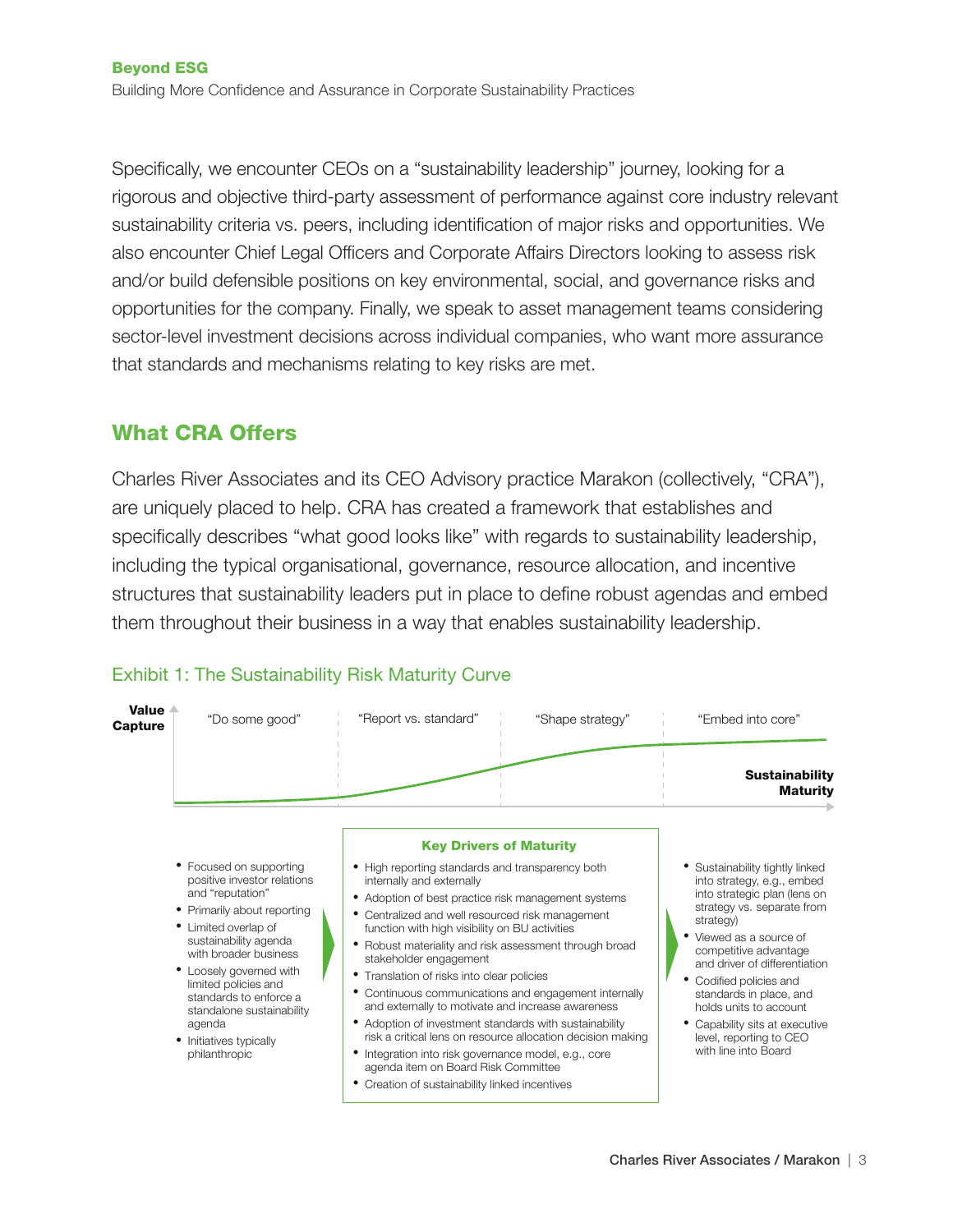CRA is then able to support that capability with an on the ground, robust investigative capability that uses different approaches (public record research, social media analytics, traditional investigative work and human intelligence gathering) to objectively assess a business' adherence to both the framework and its true exposure to relevant industry risks and opportunities in the sustainability space. That analysis and insight is then channelled back to the Board room, where it can be used as an effective starting point for conversation on moving forward plans and decisions.

We have the combined experience of partnering with CEOs and Legal and Corporate Affairs teams of many multinationals in sensitive sectors including Energy and Utilities, Food and Agriculture, and Industrials, as well as experience working on behalf of a number of leading Investment Firms and Asset Managers. A case study from this work is illustrated below.



### Exhibit 2: The CRA Offer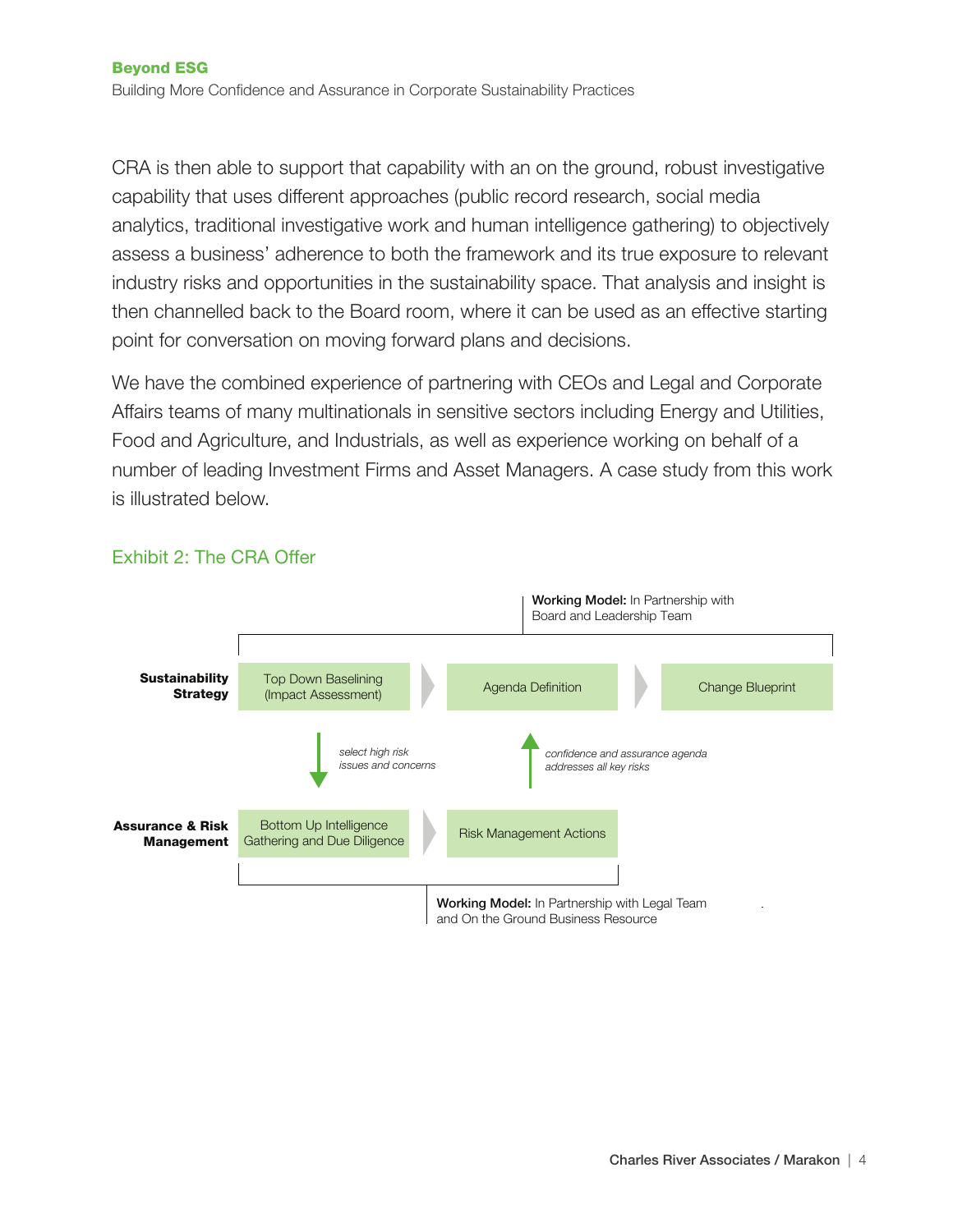# A Case Study

## CRA was retained by a UK plc to provide a top down and bottom up review of group risks and their impact on the company's sustainability agenda.

In consultation with the executive team and the Board and on the back of an assessment of group governance, process, and policy mechanisms and an evaluation of their peer-set, we worked to define an industry-leading sustainability agenda, and a set of mechanisms for embedding that agenda at all levels of the organisation. This exercise also identified that there were residual reputational risk concerns relating to the labour conditions in the group's supply chain and, thus, adherence to UN Sustainable Development Goal No. 8 – effective measures to eradicate forced labour, slavery and human trafficking – and potential exposure under the UK Modern Slavery Act. The existence of operations in challenging international operating environments added further concerns.

The decision was made at board level to then continue with a comprehensive information gathering exercise encompassing their global operations to understand if these overseas operations posed any reputational risks. The test case for this decision was a targeted supply chain investigation into their manufacturing operations in Turkey.

The investigation was conducted without the prior knowledge of the manufacturing operations to ensure that conditions were not artificially enhanced for inspection. The investigation included an exercise where an imitation prospective employee applied for employment to gather primary source information relating to employment conditions on offer. Enhanced due diligence of the senior management of the operations were also conducted. These exercises included a review of their reputation and integrity, and political connections. The report led to recommendations for the specific manufacturing operations in Turkey and more broadly for issues in the global supply chain. These recommendations were then used to add "teeth" to the top-down sustainability agenda, and enhance the Board's confidence regarding residual and potential reputational risk.